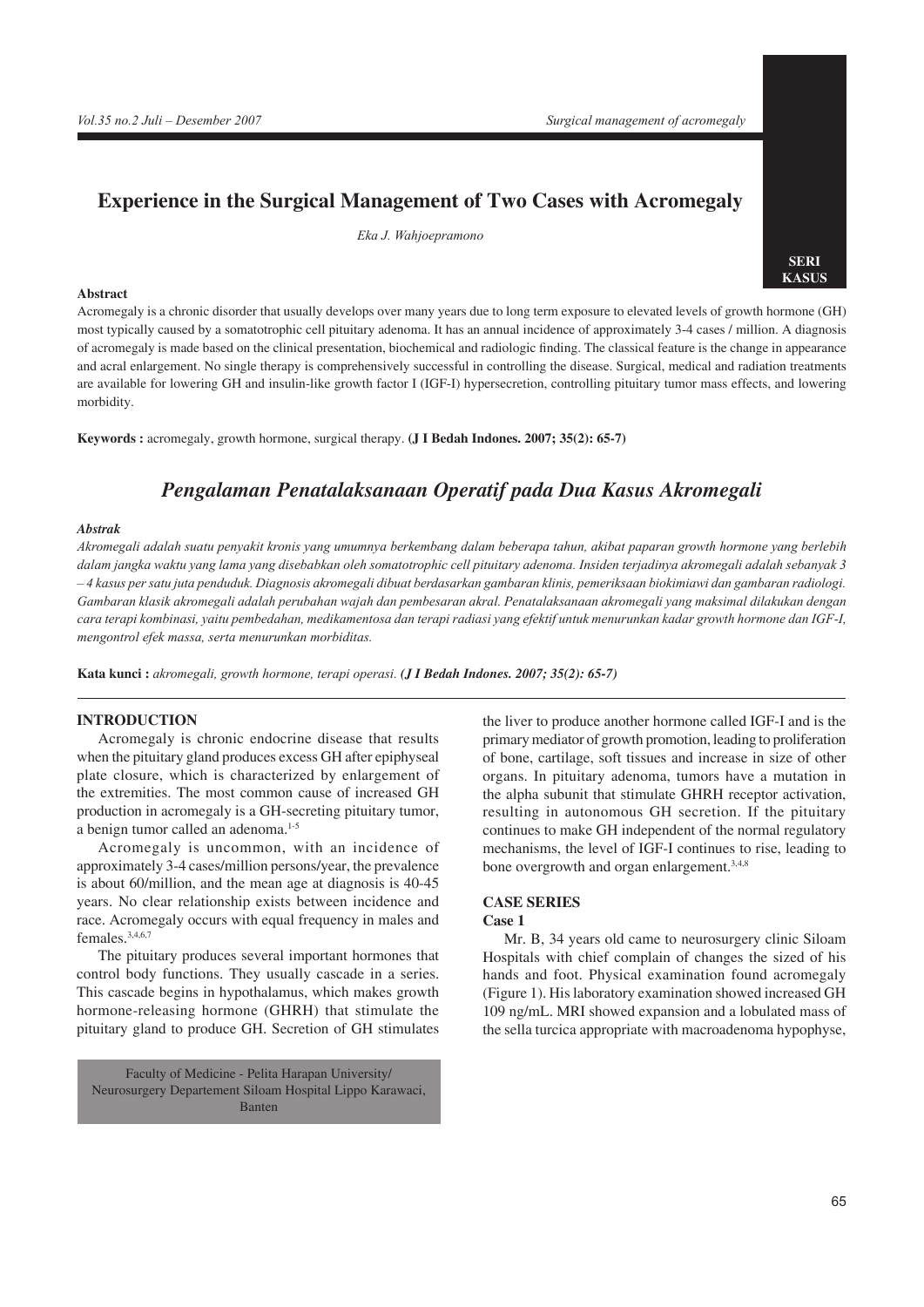the size was 36.9x26.2x36.1mm. There were extension to the suprasellar region with stretched chiasma opticum, and infltration of the cavernous sinus with encasement of the carotid siphon especially on the right side (Figure 2).



Figure 1. The right side is acromegaly hands (A) as it is compared to the normal hand on the left side (B)



Figure 2. Preoperative MRI showed macroadenoma hypophyse

Our diagnosis was acromegaly due to pituitary adenoma and we suggested surgical treatment. Two weeks later, he came with complain of decreased visual acuity and feld. Ophthalmological examination showed decreased light sensitivity of the left eye. Three weeks after the second visit, he complained of paresthesiae in both hands. EMG examination showed decreased velocity in N.medianus and N.ulnaris in both hands. The right hand being worse than the left. This result appropriate to carpal tunnel syndrome (CTS).

One month later, he decided to undergo the surgical treatment. A transphenoidal procedure was done to remove the pituitary adenoma, and also release of the CTS. Histological examination showed a cellular tumor consisting of small uniform cells with round nuclei and small nucleouli. The cytoplasm was granular and eosinophilic with vacuoles, fndings appropriate for eosinophilic adenoma. His condition improved following surgery. One week later, the laboratory examination showed decrease of GH 25 ng/mL. CT scan showed residual intrasellar mass with fat tissue extending to the right parasellar area and right carotid siphon artery. There was no longer a suprasellar expansion (Figure 3).



Figure 3. Postoperative CT Scan. Total removal of pituitary tumor

He was routinely followed up, and serial GH results were 29.2 ng/mL,52 ng/mL,36 ng/mL,89.2 ng/mL,6 ng/mL. On December 29,2007, GH was 30 ng/mL and the CT scan showed a wide sella with residual mass coverring the internal wall of the sella 0.8mm, a cystic defect in the center of the sella, and fat tissue in the sellar floor and sphenoid sinus.

### **Case 2**

Mrs. S, 47 years old came to the neurosurgery clinic at Siloam Hospital with a chief complain of changes in appearance, including thickening of the lips and increasing sizes of her hands (Figure 4). She also felt paresthesiae in the left hand. Physical examination showed the appearance of acromegaly. Laboratory examination showed only slightly increased GH at 7.2 ng/mL. The MRI showed a small nodule (0.72cm in diameter) in the right inferior aspect of the hipophyse which did not enhanced with contrast, considered appropriate for pituitary adenoma (macroadenoma). The diagnosis was acromegaly due to pituitary adenoma.



Figure 4. Increased size of the hands

One week later we did the surgery using a transphenoidal procedure. After surgery, the laboratory examination showed GH 6.5 ng/mL. The CT scan result showed minimal bleeding in the sphenoid sinus. Histological examination showed cellular tumor consisting of small cells with uniform nuclei, and granular acidophilic cytoplasm, consistent with adenoma hyphophyse. Her condition improved following surgery, and has continued to improve after discharge. One month later the laboratory examination showed GH level 4.5 ng/mL.